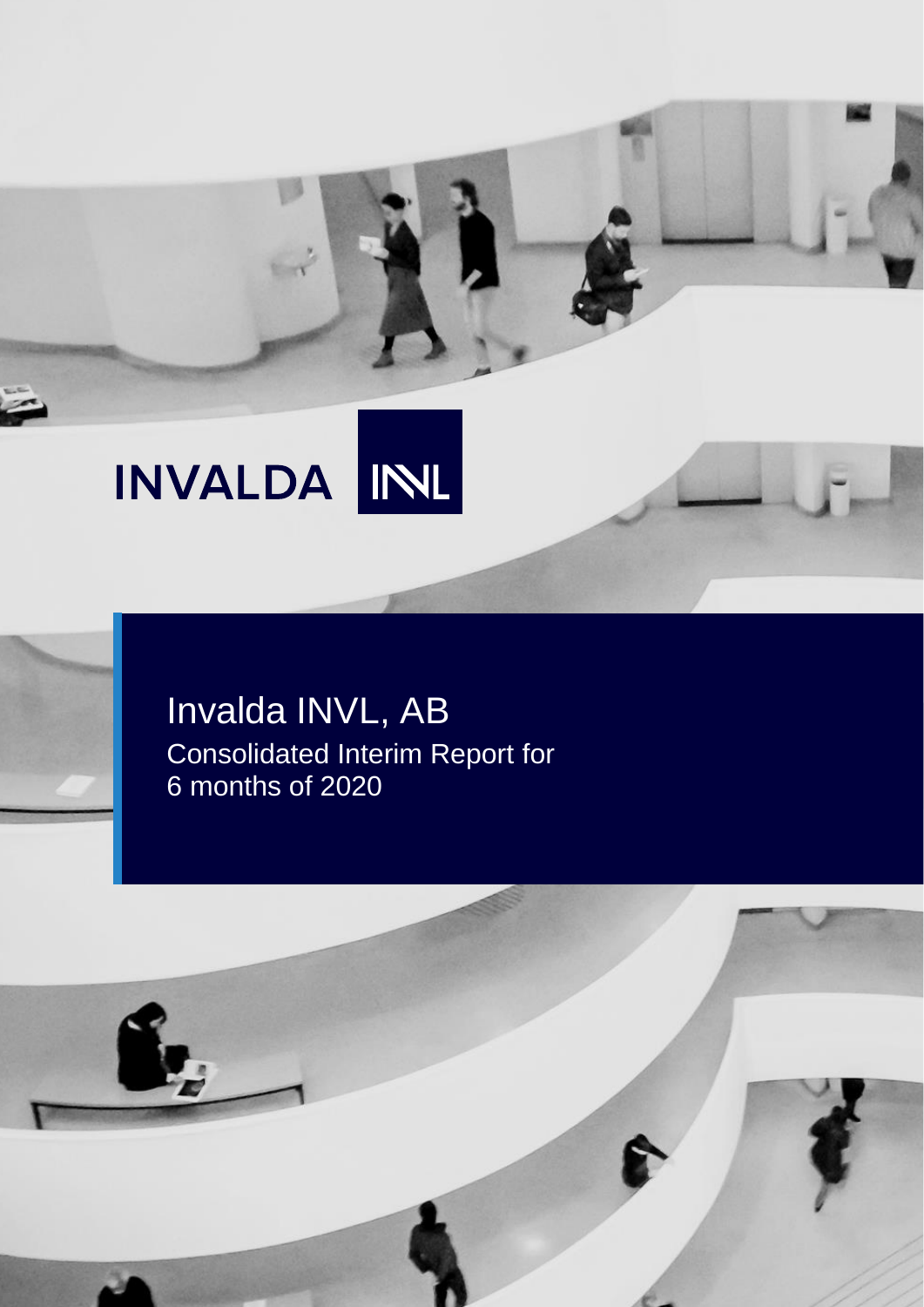#### Translation note:

This version of the Interim Report is a translation from the original, which was prepared in Lithuanian language. All possible care has been taken to ensure that the translation is an accurate representation of the original. However, in all matters of interpretation of information, views or opinions, the original language version takes precedence over this translation.

#### **CONTENTS**

| $\mathbf{L}$ |                                                                                                  |  |
|--------------|--------------------------------------------------------------------------------------------------|--|
|              |                                                                                                  |  |
|              | 2. General information about the Issuer and other companies comprising the Issuer's group 3      |  |
|              |                                                                                                  |  |
|              |                                                                                                  |  |
|              |                                                                                                  |  |
|              |                                                                                                  |  |
|              |                                                                                                  |  |
|              |                                                                                                  |  |
|              |                                                                                                  |  |
|              |                                                                                                  |  |
|              |                                                                                                  |  |
|              | 9. Information about members of the Board, CFO and the Audit Committee of the Company 12         |  |
|              | 10. Information on the amounts calculated by the Issuer. other assets transferred and guarantees |  |
|              |                                                                                                  |  |
|              |                                                                                                  |  |
|              | 12. A description of the principal risks and uncertainties over the next 6 months 14             |  |
|              |                                                                                                  |  |
|              |                                                                                                  |  |
|              |                                                                                                  |  |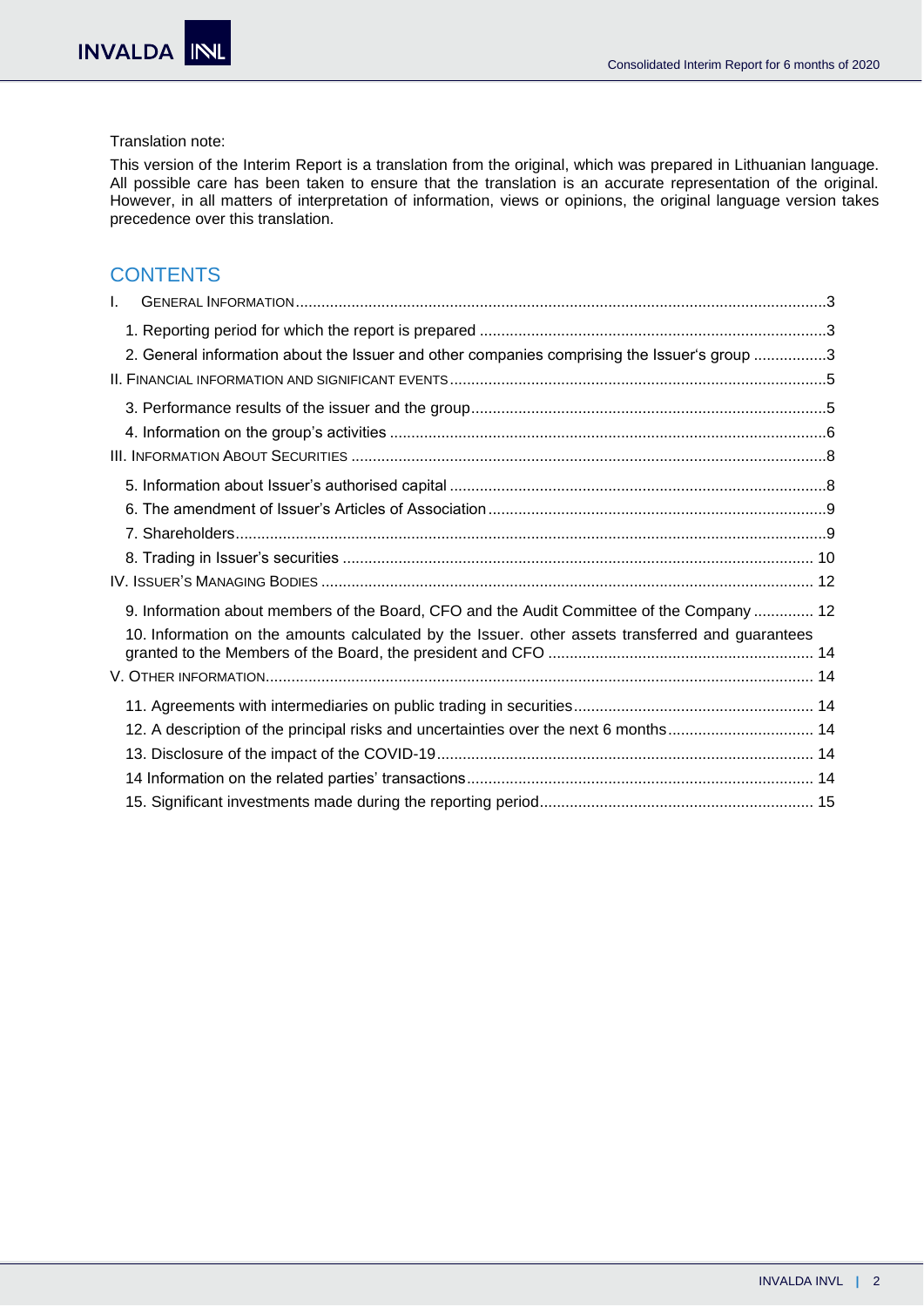## <span id="page-2-0"></span>I. GENERAL INFORMATION

#### <span id="page-2-1"></span>1. Reporting period for which the report is prepared

The report is prepared for 6 months of 2020 (January – June). It reflects the most significant changes of the disclosures since the Consolidated Annual Report for 2019 was published and any significant events that have occurred in the first six months of this financial year. The report also includes significant events of the company and the group that took place after the reporting period. The report was unaudited.

#### <span id="page-2-2"></span>2. General information about the Issuer and other companies comprising the Issuer's group

#### **Information about the Issuer**

| Name of the Issuer                                                     | The public joint-stock company Invalda INVL      |
|------------------------------------------------------------------------|--------------------------------------------------|
| Code                                                                   | 121304349                                        |
| <b>Address</b>                                                         | Gynėjų str. 14, LT-01109 Vilnius, Lithuania      |
| Telephone                                                              | +370 5 279 0601                                  |
| E-mail                                                                 | info@invaldainvl.com                             |
| Website                                                                | www.invaldainvl.com                              |
| Legal form                                                             | The public joint-stock company                   |
| Date and place of registration                                         | 20 March 1992. Register of Enterprise of Vilnius |
| Register in which data about the Company are accumulated<br>and stored | <b>Register of Legal Entities</b>                |

#### **Information on company's goals, philosophy and operating principles**

#### **Activity**

Invalda INVL is one of the leading asset management groups in the Baltic countries. Companies in the Invalda INVL group manage pension and mutual funds, alternative investments (private equity, private debt and other financial instruments), individual portfolios and other financial instruments. Companies of the group engaged in asset management manage over 1 billion euros of assets entrusted to them by more than 200 thousand clients in Lithuania and Latvia as well as international investors.

#### **Experience**

Invalda INVL, AB started the activity in 1991 as the company Invalda, AB. From 1991 until 1997 it operated as a public investment company established during the state property privatization, which was implemented in accordance to the State Property Primary Privatization law of the Republic of Lithuania. From 1997 until 2003 the company operated as a licenced holding investment company (the license was issued by the Securities Commission of Lithuania). Company's shares have been traded on the Nasdaq Vilnius Exchange since 1995. On May 2015 the company changed its corporate name to the public joint-stock company Invalda INVL.

Over its history Invalda INVL implemented a few dozen corporate acquisitions and sales, capital raising transactions worth more than EUR 1.5 bln.

Having the biggest team of investment managers in Lithuania and Latvia, and more than 20 years of successful asset management, we generate significant returns for our investors.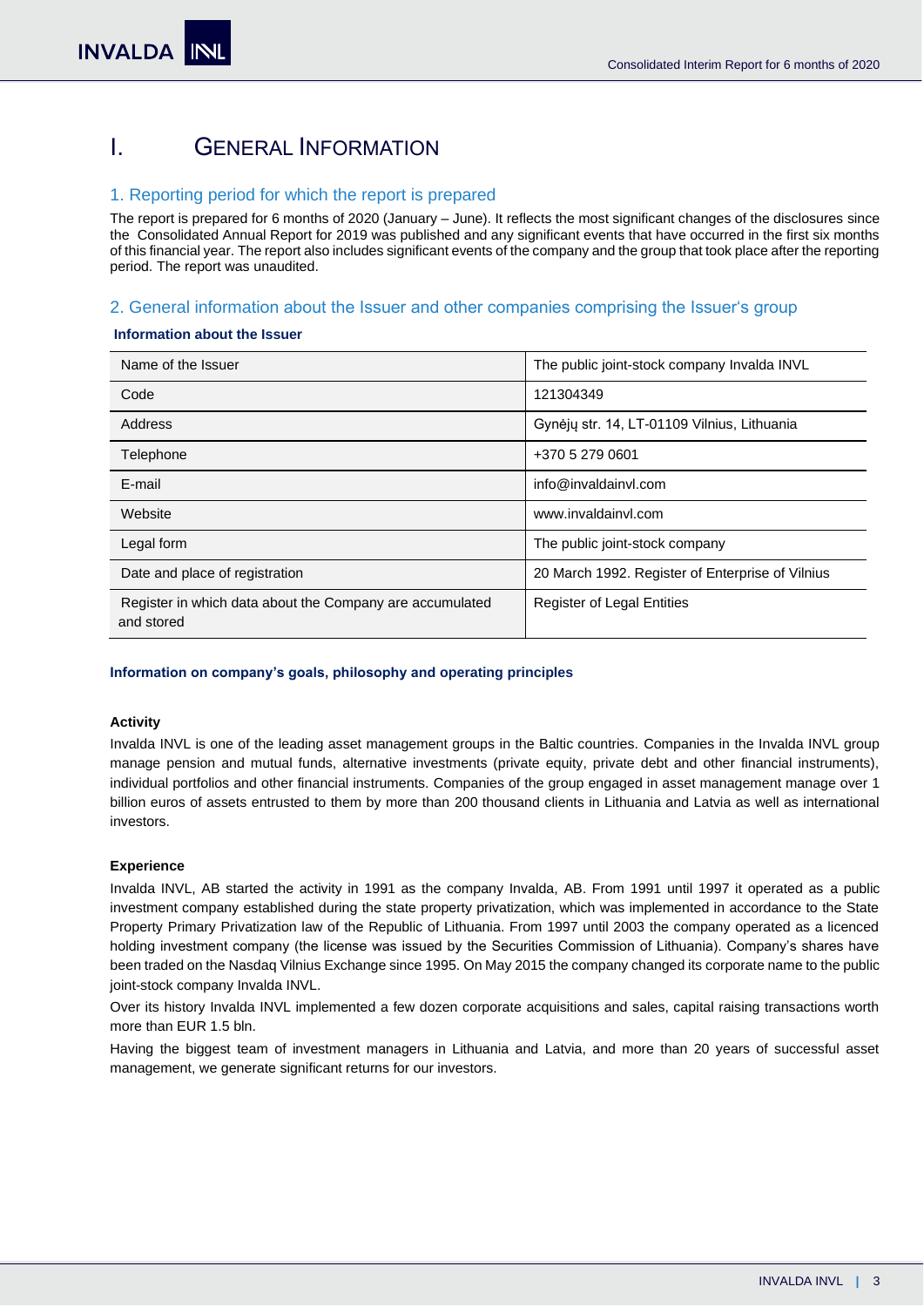#### **Goals**

The priority of Invalda INVL group is to ensure the successful management of the assets entrusted to it. Our aim is to achieve that the products managed by the group are among the best choices on the market in their categories.

Invalda INVL strives to be the leading asset management investment group in Lithuania and one of the leaders in the region. It is planned to continue growing and investing in the asset management business' organic growth and upon appearance of opportunities, new acquisitions in this business can be made. Alongside with the importance of the annual financial results, the priority will be given for the qualitative and quantitative asset management business growth and long-term value creation for customers, employees and shareholders.

#### **Information about the Issuer's group of companies**

Currently, the largest part of Invalda INVL group assets is concentrated in Lithuania and Latvia. At the end of the reporting period the company acted in the field of asset management business and managed investments into group managed products as well as other directs private equity investments, investing in banking, agricultural, facility management and production areas.

The asset management business is strategic for the company, while other investments may be sold receiving attractive offers.



OWNERSHIP. DIRECTLY AND INDIRECTLY OWNED VOTES

30.06.2020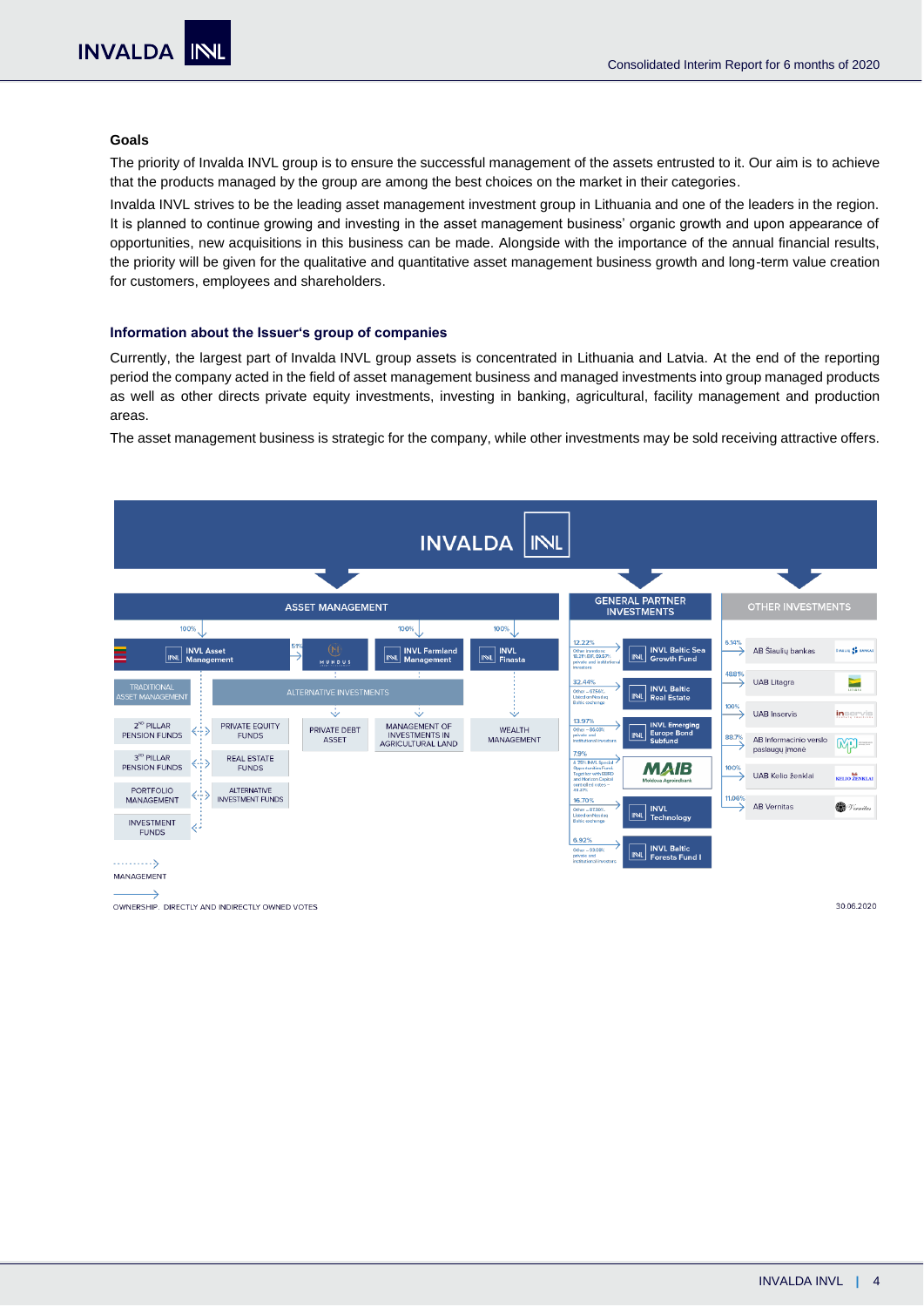## <span id="page-4-0"></span>II. FINANCIAL INFORMATION AND SIGNIFICANT EVENTS

### <span id="page-4-1"></span>3. Performance results of the issuer and the group

#### **Main items of financial statements**

| <b>EUR thousand</b>                                            | Company's        |                  | Group's          |                  |                  |                  |
|----------------------------------------------------------------|------------------|------------------|------------------|------------------|------------------|------------------|
|                                                                | 6 months<br>2018 | 6 months<br>2019 | 6 months<br>2020 | 6 months<br>2018 | 6 months<br>2019 | 6 months<br>2020 |
| Non-current assets                                             | 56,150           | 66,838           | 72,867           | 52,580           | 67.248           | 70,309           |
| <b>Current assets</b>                                          | 11,422           | 7,618            | 2,407            | 15,787           | 10,623           | 9,750            |
| Equity                                                         | 65,236           | 72,960           | 73,549           | 65,236           | 72,960           | 73,730           |
| Non-current liabilities                                        | 1,439            | 1,050            | 991              | 1,539            | 2,544            | 3,143            |
| <b>Current liabilities</b>                                     | 897              | 446              | 734              | 1,592            | 2,367            | 3,186            |
| Result before taxes                                            | 221              | 7,417            | (4, 719)         | 223              | 7,458            | (4,683)          |
| Net result                                                     | 124              | 7,181            | (4, 195)         | 124              | 7,181            | (4, 170)         |
| Net result attributable to<br>holders of the parent<br>Company | -                | ۰                | -                | 124              | 7,181            | (4, 195)         |

#### **Calculation of the net asset value of Invalda INVL**

| <b>EUR thousand</b>                                                                | <b>Evaluation criteria</b>           | 30 June 2018 | 30 June 2019 | 30 June 2020 |
|------------------------------------------------------------------------------------|--------------------------------------|--------------|--------------|--------------|
| Investment into asset management                                                   | Equity method                        | 9,111        | 10,634       | 12,559       |
| Investments into INVL Baltic Sea Growth<br>Fund (commitment to invest is excluded) | Fair value of net assets             |              | 3,263        | 3.702        |
| Investments into INVL Baltic Real Estate                                           | Market price                         | 9,761        | 10,402       | 8,104*       |
| Investments into Moldova - Agroindbank                                             | Comparative method of<br>multipliers |              | 3,709        | 6,449        |
| Investments into INVL Technology                                                   | Market price                         | 2,712        | 3,010        | 3,513        |
| Investment into investment fund                                                    | Fair value of net assets             | $9,209*$     | 5,562*       | 4,294*       |
| Investments into Litagra, UAB (including<br>loans granted)                         | Comparative method of<br>multipliers | 10,168       | 15,146       | 14,992       |
| Investments into Šiauliai Bank                                                     | Market price                         | 18,597       | 14.992       | 13,443       |
| Investments into Inservis, UAB (including<br>loans granted)                        | Comparative method of<br>multipliers | 2.251        | 4.343        | 5,222        |
| Investments into other subsidiary<br>companies (including loans granted)           | Fair value of net assets             | 865          | 651          | 479          |
| Other assets, other investments                                                    | Book value                           | 1,355        | 1,158        | 2,078        |
| Cash and cash equivalents                                                          | Book value                           | 3,543        | 1,586        | 439          |
| <b>Total assets</b>                                                                | Book value                           | 67,572       | 74,456       | 75,274       |
| <b>Liabilities</b>                                                                 | Book value                           | 2,336        | 1,496        | 1,725        |
| Net asset value                                                                    |                                      | 65,236       | 72,960       | 73,549       |
| Net asset value per share, EUR                                                     |                                      | 5.64         | 6.28         | 6.29         |

\* The value of investments in non-consolidated companies is included

#### **Dividends**

| Dividends (EUR) allocated<br>Total amount allocated for '<br>dividends, million EUR<br>per share |       | Dividend declaration date | Ex-Dividend Date |  |
|--------------------------------------------------------------------------------------------------|-------|---------------------------|------------------|--|
| 0.80                                                                                             | 9.288 | 30-04-2020                | 14-05-2020       |  |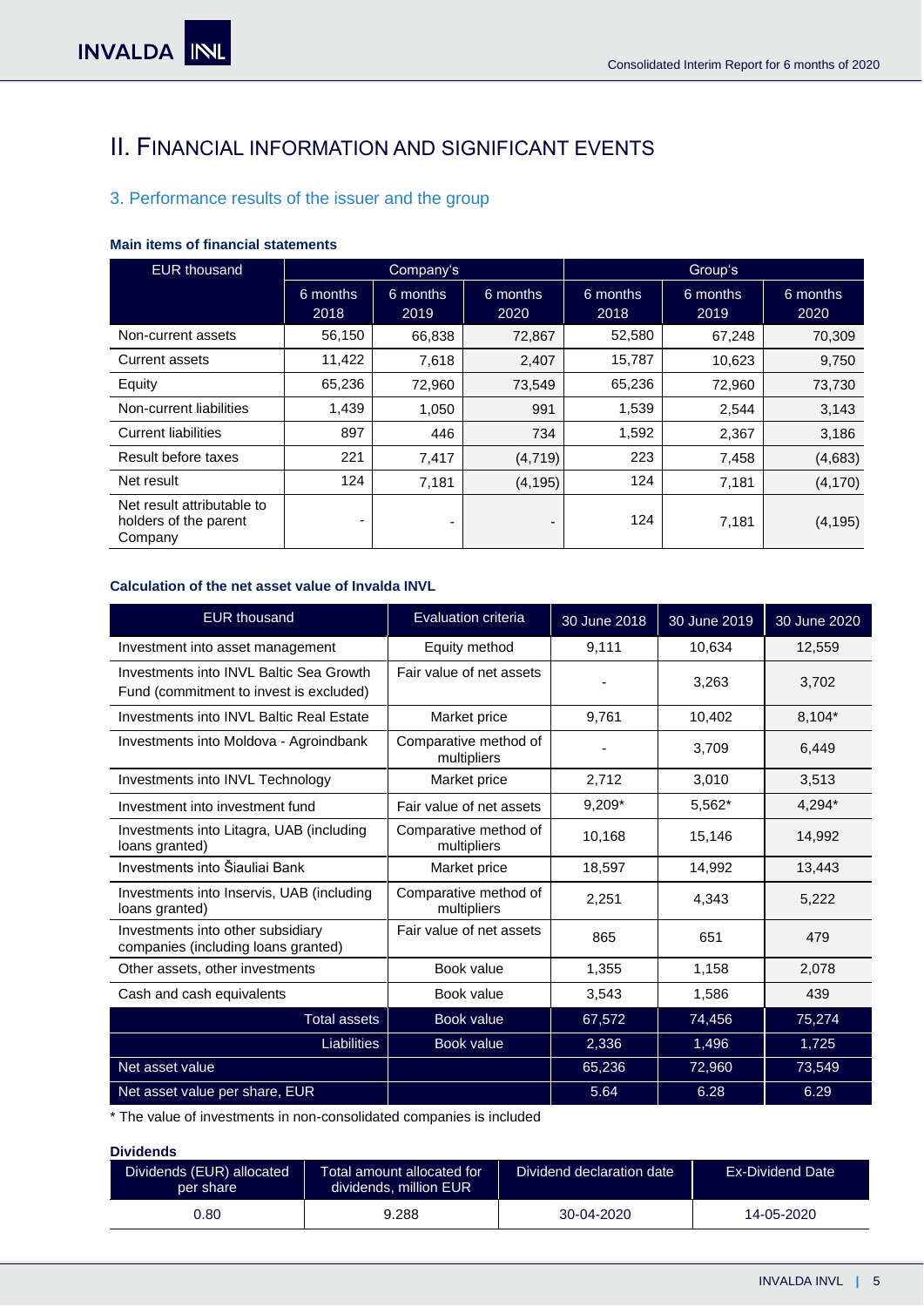#### <span id="page-5-0"></span>4. Information on the group's activities

#### **Asset Management business**











 $(1)$ MUNDUS

j

#### **Results of the asset management business**

| <b>EUR million</b>                  | 30.06.2019 |        |       | 30.06.2020 |        |         |
|-------------------------------------|------------|--------|-------|------------|--------|---------|
| (if not stated otherwise)           | Lithuania  | Latvia | Total | Lithuania  | Latvia | Total   |
| Number of clients, thousand         | 161.2      | 51.9   | 213.1 | 181.5      | 54.8   | 236.3   |
| Amount earned to clients            |            |        | 64.7  |            |        | (42.98) |
| Asset under management*             | 839.3      | 86.2   | 925.5 | 936.3      | 118.4  | 1,054.7 |
| 2nd pillar pension funds            | 448.7      | 81.2   | 529.9 | 510.8      | 117.0  | 627.8   |
| 3rd pillar pension funds            | 30.5       | 1.3    | 31.8  | 41.4       | 1.4    | 42.8    |
| Investment funds                    | 58.5       |        | 58.5  | 52.6       |        | 52.6    |
| Portfolios                          | 74.0       |        | 74.0  | 66.2       |        | 66.2    |
| Alternative assets                  | 227.6      | 3.7    | 231.3 | 265.3      |        | 265.3   |
| Revenues                            | 4.46       | 0.23   | 4.69  | 6.14       | 0.32   | 6.46    |
| Profit before tax ** (EUR thousand) | 601        | (134)  | 467   | 806        | (321)  | 485     |

\*eliminated investments into own products, for which management fee is not charged

\*\* according to accounting data of Invalda INVL

#### **Other major investments**

| Company                                                      | Activity                                                                                                                            | <b>Directly</b><br>share, % | Value<br>0f<br>30.06.2020,<br>mln. EUR      | the Profit (loss) during<br>owned owned shares 6 months of 2020<br>from<br>investment.<br>mln. EUR |
|--------------------------------------------------------------|-------------------------------------------------------------------------------------------------------------------------------------|-----------------------------|---------------------------------------------|----------------------------------------------------------------------------------------------------|
| General partner investments                                  |                                                                                                                                     |                             |                                             |                                                                                                    |
| <b>INVL Baltic Sea</b><br>INL   Growth Fund<br>bsgf.invl.com | largest private<br>The<br>equity<br>investment fund in the Baltic<br>countries. The fund is intended<br>for professional investors. | 12.22                       | 3.70<br>$+16.09$<br>commitment<br>to invest | (1.31)                                                                                             |
| INL BALTIC REAL ESTATE<br>www.invlbalticrealestate.com       | Investments in commercial real<br>estate company, acting as a<br>closed-end<br>investment<br>company.                               | 29.98                       | 7.49                                        | 1.90                                                                                               |
| AIB<br><b>Moldova Agroindbank</b><br>www.maib.md             | The largest commercial bank in<br>Moldova providing a full range<br>of financial services                                           | 7.9                         | 6.45                                        | (1.57)                                                                                             |
| <b>TECHNOLOGY</b><br>www.invltechnology.com                  | Investments<br>information<br>in<br>technology company, acting as<br>closed-end<br>investment<br>a<br>company.                      | 14.87                       | 3.51                                        | 0.32                                                                                               |

*continued on the next page*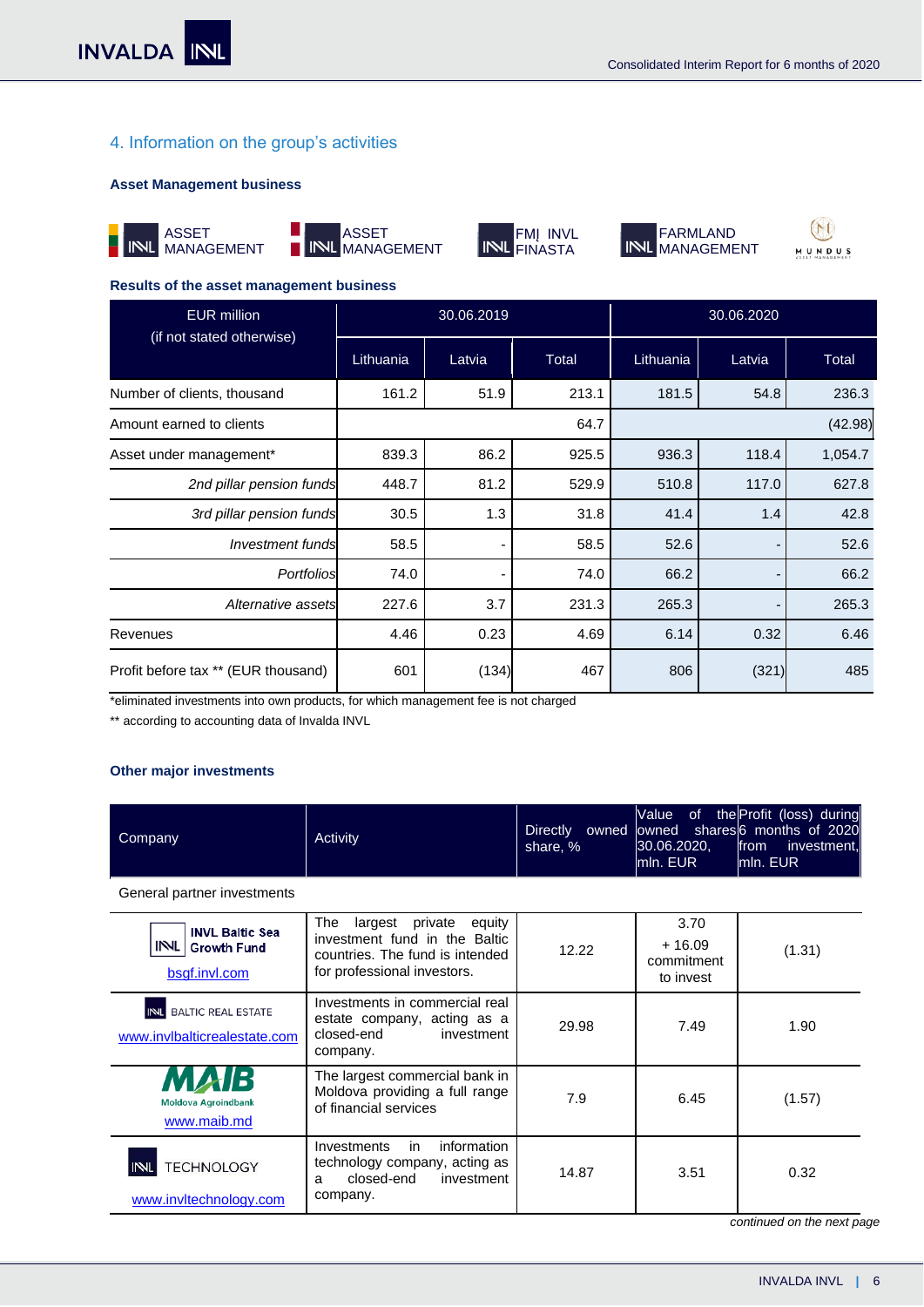INVALDA INL

*the beginning on the previous page*

j

| Company                                      | Activity                                                                                                                                      | <b>Directly</b><br>owned owned<br>share, % | Value<br>30.06.2020,<br>mln. EUR | of the Profit (loss) during<br>shares 6 months of 2020<br>from<br>investment,<br>mln. EUR |
|----------------------------------------------|-----------------------------------------------------------------------------------------------------------------------------------------------|--------------------------------------------|----------------------------------|-------------------------------------------------------------------------------------------|
| Other historical investments                 |                                                                                                                                               |                                            |                                  |                                                                                           |
| LITAGRA<br>www.litagragroup.lt               | agricultural<br>Primary<br>production company that<br>concentrates on agriculture<br>- the cultivation of grain,<br>milk and feed production. | 48.81                                      | 14.99                            | (1.78)                                                                                    |
| <b>ŠIAULIŲ</b><br><b>BANKAS</b><br>www.sb.lt | Lithuanian<br>commercial<br>bank providing financial<br>services for business and<br>private clients.                                         | 5.48                                       | 13.44                            | (3.22)                                                                                    |
| TATU PRIEŽIŪRA<br>www.inservis.lt            | Facility<br>management<br>companies group                                                                                                     | 100                                        | 5.22                             | 1.04                                                                                      |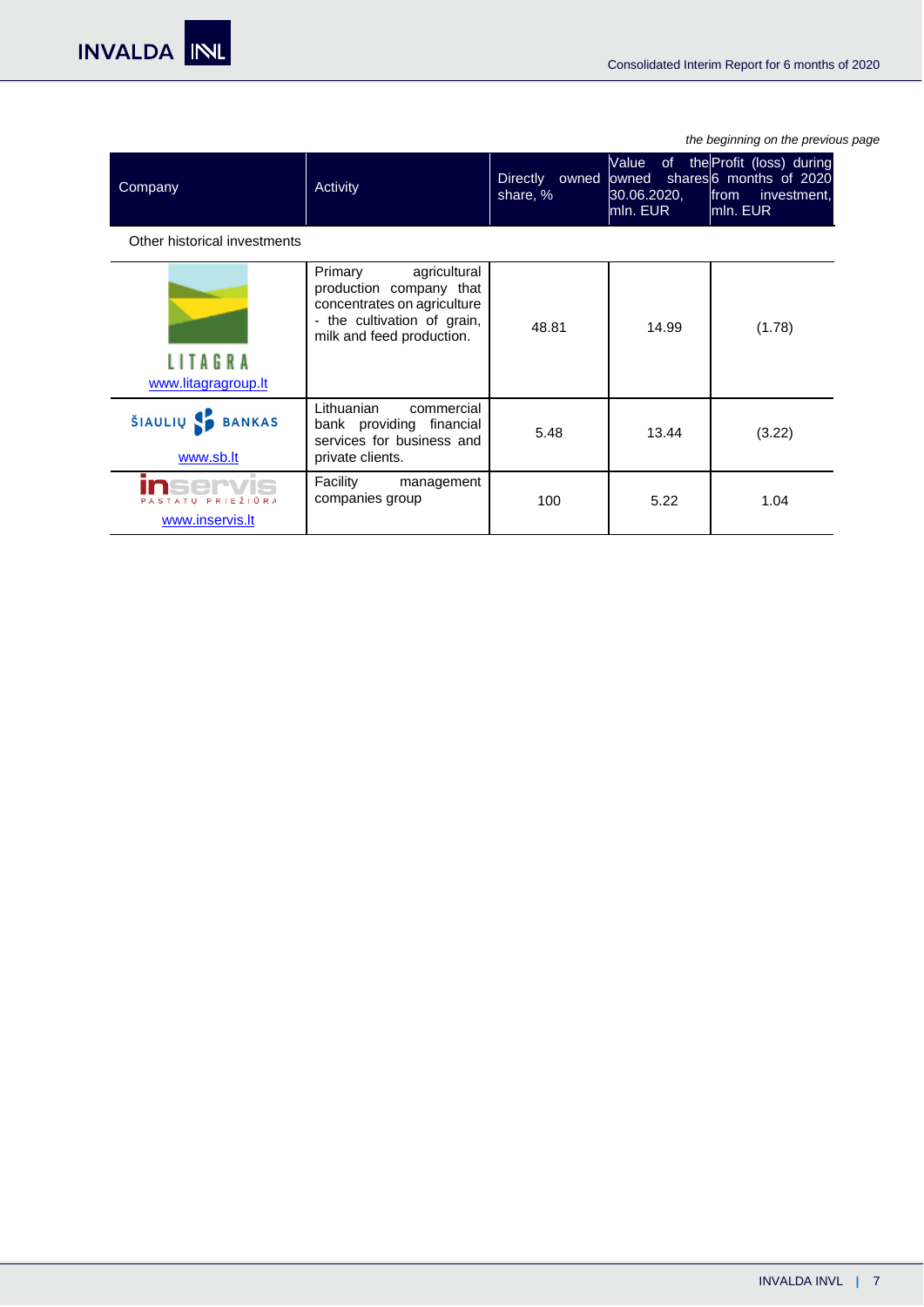## <span id="page-7-0"></span>III. INFORMATION ABOUT SECURITIES

#### <span id="page-7-1"></span>5. Information about Issuer's authorised capital

#### **Structure of the authorized capital**

| Type of shares                   | Number of<br>shares, units | Total voting rights<br>granted by the issued<br>shares, units* | Number of votes<br>(units) for the quorum<br>of the general<br>meeting of<br>shareholders* | Nominal<br>value,<br><b>EUR</b> | Total nominal<br>value, EUR |
|----------------------------------|----------------------------|----------------------------------------------------------------|--------------------------------------------------------------------------------------------|---------------------------------|-----------------------------|
| Ordinary<br>registered<br>shares | 11,918,899                 | 11,918,899                                                     | 11,689,358                                                                                 | 0.29                            | 3,456,480.71                |

\* Calculating votes, the company followed the provision of the Law on Companies, which states that calculating the quorum of the general meeting, own shares acquired by the company shall be deemed not to cast votes

#### All shares are fully paid-up and no restrictions apply on their transfer.

Invalda INVL group manages asset management company INVL Asset Management and financial brokerage company INVL Finasta. According to Lithuanian law, a natural or legal person (or persons acting in concert), indirectly willing to acquire or increase their shareholding in an asset management company (more than 20, 30 or 50 percent), have to obtain a decision from the Bank of Lithuania not to object this acquisition. This means that investors, willing to acquire more than 20 percent shareholding in Invalda INVL, AB, can do so only with a prior decision from the Bank of Lithuania.

Invalda INVL also owns asset management company INVL Asset Management in Latvia, therefore according Latvian Financial and Capital Market Commission restrictions under acquisition of the shareholding in Invalda INVL must be fulfilled as well.

| Year of acquisition / loss of<br>own shares | Acquired (transferred)<br>amount, units | Price for one share, EUR | <b>Comments</b>                                                                                                                                   |
|---------------------------------------------|-----------------------------------------|--------------------------|---------------------------------------------------------------------------------------------------------------------------------------------------|
| 2015                                        | 143,645                                 | 3.82                     |                                                                                                                                                   |
| 2016                                        | 135,739                                 | 4.11                     |                                                                                                                                                   |
| 2017                                        | 23,076                                  | 4.55                     |                                                                                                                                                   |
| 2018                                        | 3,396                                   | 5.53                     |                                                                                                                                                   |
| 2019                                        | 2,552                                   | 5.67                     |                                                                                                                                                   |
| 2020                                        | (78, 867)                               | 0.20                     | Own<br>shares<br>were<br>transferred to the employees<br>of the company and the<br>by exercising the<br>group<br>share options granted in<br>2017 |
| total                                       | 229,541                                 |                          |                                                                                                                                                   |

#### **Information about the Issuer's treasury shares**

#### **Information about employees stock options**

|                                                              | Allocation of options    | Exercise of options                          |                                                                                 |  |
|--------------------------------------------------------------|--------------------------|----------------------------------------------|---------------------------------------------------------------------------------|--|
| The year when stock<br>options contracts have been<br>signed | Number of shares (units) | The year when stock<br>options are exercised | The number of shares<br>acquired by employees under<br>option contracts (units) |  |
| 2016                                                         | 52,906                   | 2019                                         | 52,906                                                                          |  |
| 2017                                                         | 80,571                   | 2020                                         | 78,867                                                                          |  |
| 2018                                                         | 59,674                   | 2021                                         | N/A                                                                             |  |
| 2019                                                         | 70,397                   | 2022                                         | N/A                                                                             |  |
| 2020                                                         | 317,227                  | 2023                                         | N/A                                                                             |  |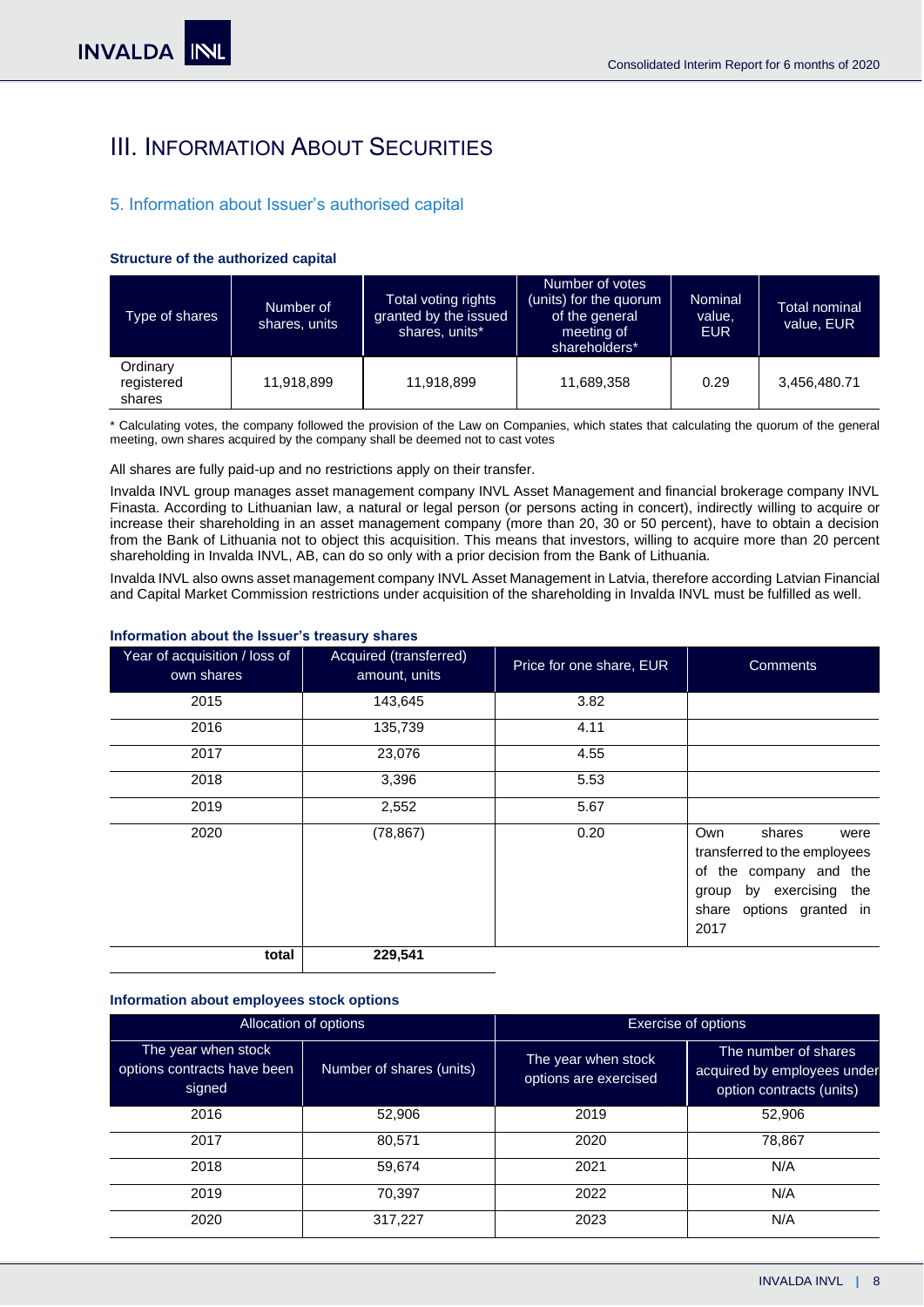#### <span id="page-8-0"></span>6. The amendment of Issuer's Articles of Association

The company's Articles of Association were not amended during the reporting period. Actual wording of the Articles of Association is dated as of 23 May 2019. The document is published on the company'[s website.](https://www.invaldainvl.com/lit/en/investor-relations/articles-of-association)

#### <span id="page-8-1"></span>7. Shareholders

#### **Information about shareholders of the company**

The following shareholders of Invalda INVL: Alvydas Banys, LJB Investments, UAB, Irena Ona Mišeikienė, Indrė Mišeikytė, Darius Šulnis, Lucrum investicija, UAB, have signed the agreement on the implementation of a long-term corporate governance policy, so their votes are countable together .

**Shareholders who hold title to more than 5% of Invalda INVL authorised capital and/or votes** 

| Name of the shareholder or<br>company                                                                                    | Number of shares<br>held by the right of<br>ownership, units | Share of the<br>authorised capital<br>and votes held, % | Indirectly* held<br>votes, % | Total votes of the<br>shareholders<br>group, % |
|--------------------------------------------------------------------------------------------------------------------------|--------------------------------------------------------------|---------------------------------------------------------|------------------------------|------------------------------------------------|
| LJB Investments, UAB (a<br>company controlled by Alvydas<br>Banys)<br>code 300822575,<br>Juozapavičiaus str. 9A, Vilnius | 3,300,645                                                    | 27.69                                                   | 59.85                        |                                                |
| Irena Ona Mišeikienė                                                                                                     | 3,182,595                                                    | 26.70                                                   | 60.84                        |                                                |
| Darius Šulnis                                                                                                            | 0                                                            | 0.00                                                    | 87.54                        |                                                |
| Lucrum Investicija, UAB (a<br>company controlled by Darius<br>Šulnis)<br>code 300806471, Gynėjų str. 14,<br>Vilnius      | 2,803,492                                                    | 23.52                                                   | 64.02                        | 87.54                                          |
| Alvydas Banys                                                                                                            | 910,875                                                      | 7.64                                                    | 79.90                        |                                                |
| Indrė Mišeikytė                                                                                                          | 236,867                                                      | 1.99                                                    | 85.55                        |                                                |

\* Invalda INVL shareholders Alvydas Banys, UAB LJB Investments, Irena Ona Mišeikienė, Indrė Mišeikytė, Darius Sulnis and UAB Lucrum Investicija have signed an Agreement with the purpose of agreeing on the long-term management policy of Invalda INVL. Therefore, in accordance with Article 16, Section 1, Point 2 of the Securities Law, their votes are counted together. Given that the said Agreement does not contain any provisions on the direct use of voting rights of the parties of the Agreement in other companies affiliated with Invalda INVL, their votes are counted together only at the level of the issuer, i.e. only in Invalda INVL.



There are no shareholders entitled to special rights of control. Invalda INVL, AB has no knowledge of any restriction on voting rights or mutual agreements between the shareholders that might result in the restriction of shares transfer and (or) voting rights. There are no agreements to which the Issuer is a party and which would come into effect of being amended or terminated in case of change in the Issuer's control. At the end of June 2020 the total number of shareholders was around 3,400.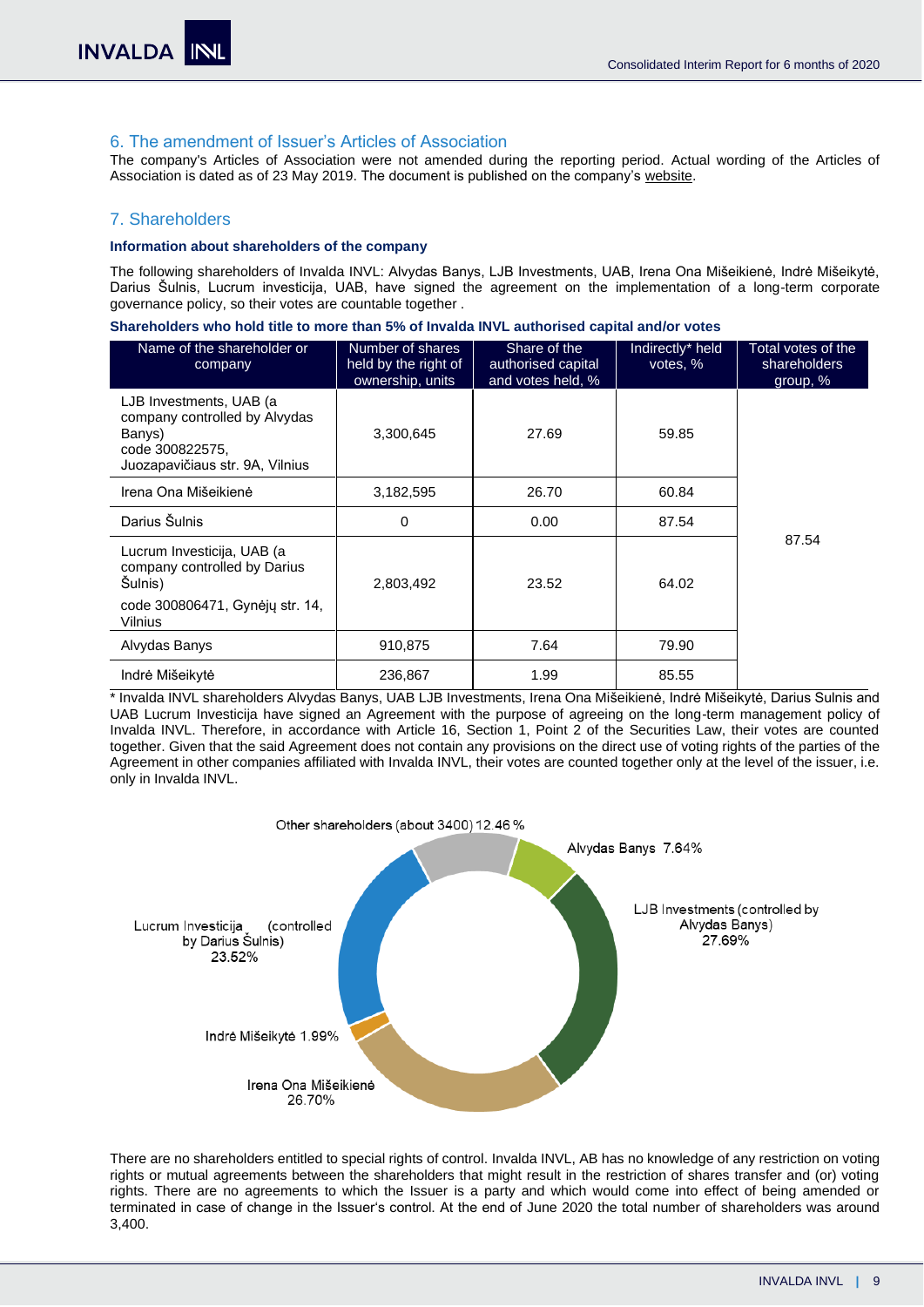#### <span id="page-9-0"></span>8. Trading in Issuer's securities

#### **Main characteristics of Invalda INVL, AB shares admitted to trading**

| Shares issued, units | 11,918,899                                                                                |
|----------------------|-------------------------------------------------------------------------------------------|
| Nominal value        | 0.29 EUR                                                                                  |
| Total nominal value  | 3,456,480.71                                                                              |
| <b>ISIN code</b>     | LT0000102279                                                                              |
| LEI code             | 52990001IQUJ710GHH43                                                                      |
| Name, exchange       | <b>IVL1L, Nasdaq Vilnius</b>                                                              |
| List                 | <b>Baltic Secondary list</b><br>Baltic Main List (from 1 January 2008 until 20 July 2015) |
| Listing date         | 19 December 1995                                                                          |

During the reporting period, the company did not use the services of market makers, but from 3 August 2020, Šiaulių bankas AB provides the company with a market making service.

#### **Trading in Invalda INVL, AB shares**

| Share price, EUR   | 2016 H1    | 2017 H1    | 2018 H1   | 2019 H1   | 2020 H1    |
|--------------------|------------|------------|-----------|-----------|------------|
| - open             | 3.46       | 3.86       | 5.30      | 4.74      | 6.80       |
| - high             | 4.08       | 4.70       | 5.65      | 5.80      | 8.95       |
| - Iow              | 3.26       | 3.79       | 5.15      | 4.70      | 5.65       |
| - weighted average | 3.56       | 4.19       | 5.31      | 5.41      | 6.84       |
| - last             | 3.87       | 4.65       | 5.65      | 5.50      | 7.00       |
| Turnover, units    | 36,610     | 31,480     | 8,805     | 18,086    | 53,374     |
| Turnover, EUR      | 130,529.26 | 131,884.66 | 46,777.65 | 97,852.45 | 365,199.20 |
| Trades, units      | 222        | 140        | 85        | 135       | 634        |

#### *Turnover of Invalda INVL shares and share price (EUR)*

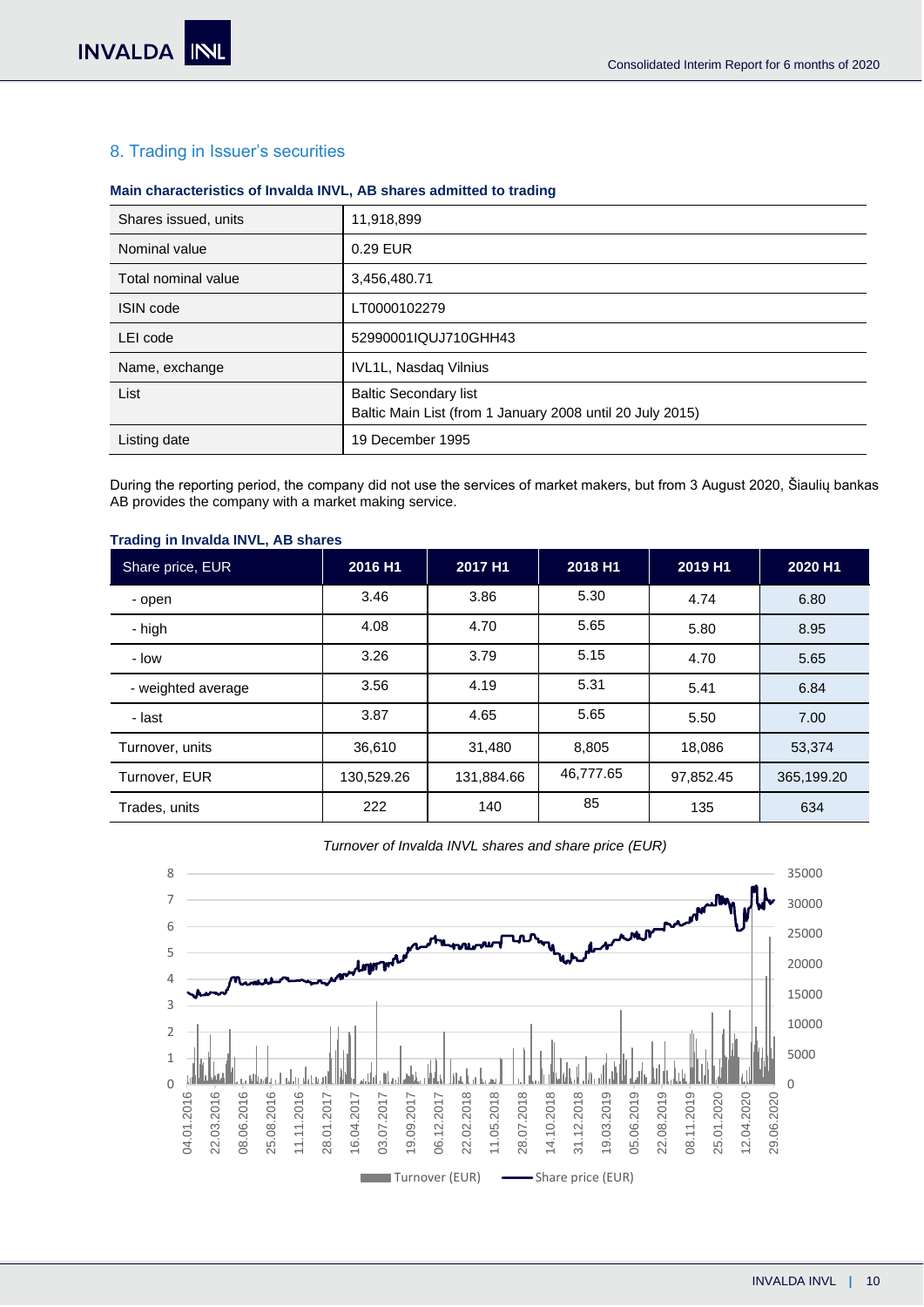<span id="page-10-0"></span>

*Changes in Invalda INVL share price and OMX Vilnius index over 10 years*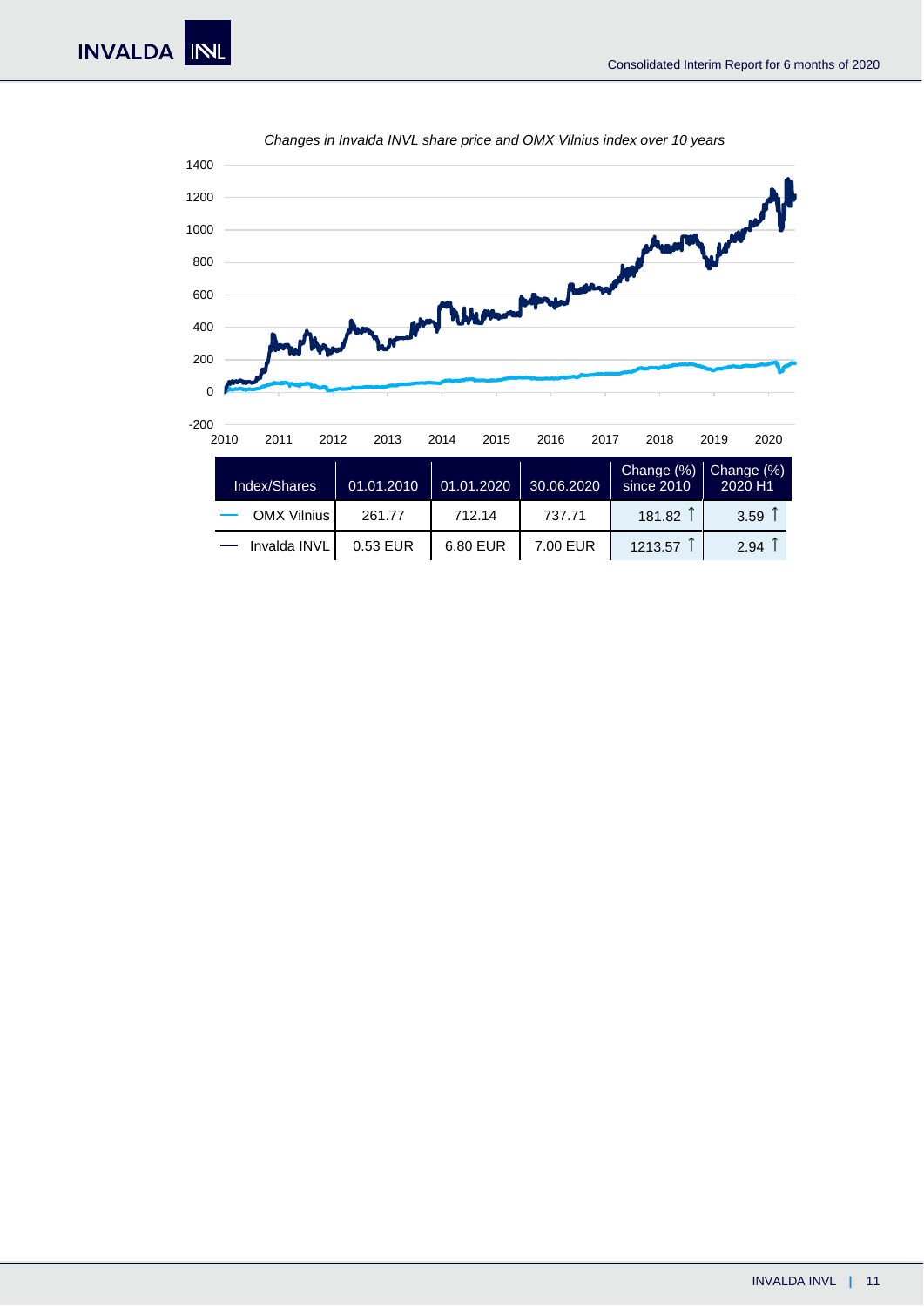## IV. ISSUER'S MANAGING BODIES

#### <span id="page-11-0"></span>9. Information about members of the Board, CFO and the Audit Committee of the Company

|                                        | Term<br>of<br>office            | Educational<br>background and<br>qualifications                                                                                                                                                                                                 | Owned amount of<br>shares<br>in Invalda<br><b>INVL</b>                                                                                                                                                                                                                                                                   | Participation in the management of<br>other companies                                                                                                                                                                                                                                                                                                                                                                                                                                                                                                                                                                                                       |
|----------------------------------------|---------------------------------|-------------------------------------------------------------------------------------------------------------------------------------------------------------------------------------------------------------------------------------------------|--------------------------------------------------------------------------------------------------------------------------------------------------------------------------------------------------------------------------------------------------------------------------------------------------------------------------|-------------------------------------------------------------------------------------------------------------------------------------------------------------------------------------------------------------------------------------------------------------------------------------------------------------------------------------------------------------------------------------------------------------------------------------------------------------------------------------------------------------------------------------------------------------------------------------------------------------------------------------------------------------|
| Alvydas Banys<br>Chairman of the Board | Since 2018<br>until 2022        | Vilnius<br>Gediminas<br>Technical<br>University.<br>Faculty of Civil<br>Engineering.<br>Master<br>in<br>Engineering and<br>Economics.<br>Junior Scientific<br>co-worker.<br>Economics'<br>Institute<br>of<br>Lithuania's<br>Science<br>Academy. | Personally: 910,875<br>units of shares, 7.64<br>% of authorised<br>capital and votes;<br>Together with<br>controlled company<br>LJB Investments:<br>4,211,520 units of<br>shares. 35.33 % of<br>authorized capital<br>and votes.<br>Total<br>votes<br>with<br>others whose votes<br>counted<br>are<br>together - 87.54%. | INVL Baltic Sea Growth Fund.<br><b>INVL</b><br>managed<br>by<br>Asset<br>Management (code<br>126263073,<br>Gynėjų g. 14, Vilnius, Lithuania) -<br>Investment Committee member<br>Litagra, UAB (code 304564478,<br>Savanorių pr. 173, Vilnius,<br>Lithuania) - Member of the Board<br>INVL Baltic Farmland, AB (code<br>303299781, Gynėjų g. 14, Vilnius,<br>Lithuania) - Chairman of the Board<br>INVL Technology, SUTPKIB (code<br>300893533, Gynėjų g. 14, Vilnius,<br>Lithuania) - Member of the Advisory<br>Committee<br>Montuotojas, UAB (code<br>121520069, Naugarduko g. 34,<br>Vilnius, Lithuania) - Supervisory<br>Board member (till 8 July 2020) |
| Indrė Mišeikytė<br>Member of the Board | <b>Since 2018</b><br>until 2022 | Vilnius Gedimino<br>Technical<br>University.<br>Faculty<br>οf<br>Architecture.<br>Master<br>in<br>Architecture.                                                                                                                                 | Personally: 236,867<br>units<br>of<br>shares.<br>1.99% of authorised<br>capital and votes.<br>Total<br>votes<br>with<br>others whose votes<br>are<br>counted<br>together - 87.54%.                                                                                                                                       | INVL Baltic Farmland, AB (code<br>303299781, Gynėjų g. 14, Vilnius,<br>Lithuania) - Member of the Board<br>INVL Technology, SUTPKIB (code<br>300893533, Gynėjų g. 14, Vilnius,<br>Lithuania) - Member of the Advisory<br>Committee                                                                                                                                                                                                                                                                                                                                                                                                                          |
|                                        | <b>Since 2018</b><br>until 2022 | Duke University<br>(USA). Business<br>Administration                                                                                                                                                                                            | Personally: 0 units<br>of shares, 0%<br>of<br>canital<br>authorised                                                                                                                                                                                                                                                      | <b>INVL Baltic Sea Growth</b><br>Fund,<br>managed<br><b>INVL</b><br>Asset<br>by<br>Management (code 126263073                                                                                                                                                                                                                                                                                                                                                                                                                                                                                                                                               |



Darius Šulnis – Member of the Board, the President of Invalda INVL

Administration. Global Executive MBA. Vilnius University. Faculty of Economics. Master in Accounting and Audit. Financial broker's license (general) No. A109.

authorised capital and votes. Together with controlled company Lucrum Investicija: 2,803,492 units of shares, 23.52% of authorised capital and votes. Total votes with others whose votes are counted together - 87.54%.

Management (code 126263073, Gynėjų g. 14, Vilnius, Lithuania) - Investment Committee Member

INVL Asset Management, UAB (code 126263073, Gynėjų g. 14, Vilnius, Lithuania) – Chairman of the Board

Šiaulių Bankas AB (code 112025254, Tilžės g. 149, Šiauliai, Lithuania) – Member of the Supervisory Board

INVL Baltic Farmland, AB (code 303299781, Gynėjų g. 14, Vilnius, Lithuania) – Member of the Board

Litagra, UAB (code 304564478, Savanorių pr. 173, Vilnius, Lithuania) – Member of the Board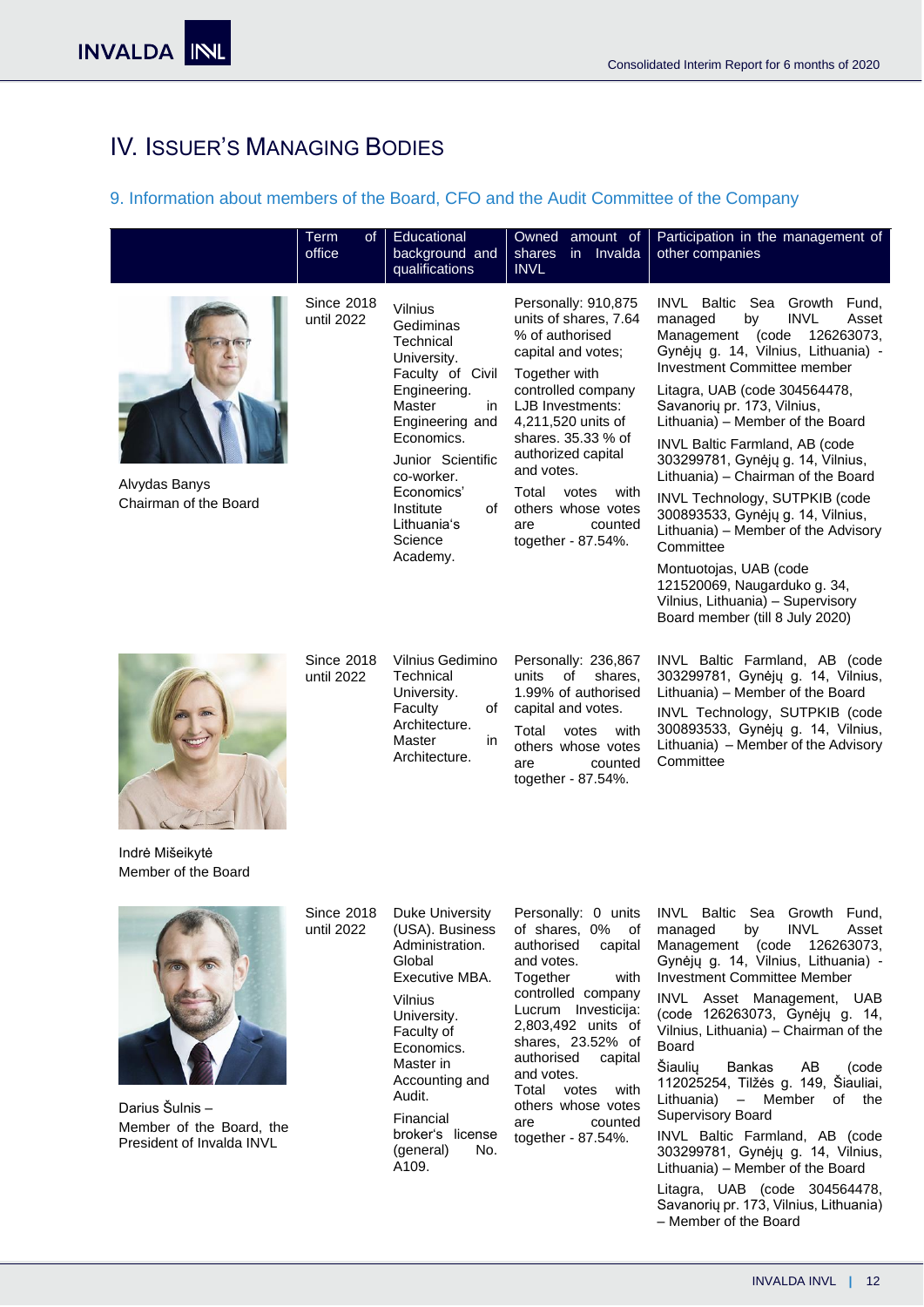|                                                                  | Term of office           | Educational<br>background<br>and<br>qualifications                                                                                                                                                                                                                                                            | Owned amount of<br>shares<br>in Invalda<br><b>INVL</b>                                                                                                                                                                         | Work experience                                                                                                                                                                                                                                                                                                                                                                                                           |
|------------------------------------------------------------------|--------------------------|---------------------------------------------------------------------------------------------------------------------------------------------------------------------------------------------------------------------------------------------------------------------------------------------------------------|--------------------------------------------------------------------------------------------------------------------------------------------------------------------------------------------------------------------------------|---------------------------------------------------------------------------------------------------------------------------------------------------------------------------------------------------------------------------------------------------------------------------------------------------------------------------------------------------------------------------------------------------------------------------|
| Raimondas Rajeckas CFO                                           |                          | Vilnius<br>University,<br>Faculty<br>οf<br>Economics, Master<br>Science<br>οf<br>in<br>Accounting<br>and<br>Auditing                                                                                                                                                                                          | Personally: 18,651<br>units<br>of<br>shares,<br>0.16% of authorised<br>capital and votes.<br>The right to acquire<br>137,453 shares of<br>the<br>company<br>according<br>to<br>the<br>concluded<br>share<br>option agreements. | Since 2006 CFO at<br>Invalda INVL<br>2001 - 2006 CFO at<br>Valmeda, AB<br>2000 - 2001 CFO at<br>Galincius, AB<br>2000 - 2001 CFO at<br>Invaldos Marketingas,<br>UAB (current name Inreal<br>Valdymas. UAB)<br>2000 - 2002 Accountant<br>at Gildeta, AB<br>1998 - 2000 Accountant at<br>Invalda, AB                                                                                                                        |
| Dangutė Pranckėnienė<br>Independent<br>audit<br>committee member | Since 2017 until<br>2021 | Vilnius Gediminas<br>Technical<br>University,<br>Master<br><b>Business</b><br>οf<br>Administration.<br>Vilnius<br>University,<br>Master<br>οf<br>Economics.<br>International<br>The<br>Coach Union (ICU),<br>professional<br>coucher name.<br>Lithuanian Ministry<br>Finance,<br>the<br>of<br>auditor's name. |                                                                                                                                                                                                                                | Since 1997 the Partner at<br>Moore Mackonis, UAB<br>1996 - 1997 Audit<br>Manager, Deloitte &<br>Touche<br>1995 - 1996 Lecturer,<br><b>Vilnius Gediminas</b><br><b>Technical University</b><br>1982 - 1983 Lecturer,<br><b>Vilnius University</b>                                                                                                                                                                          |
| <b>Tomas Bubinas</b><br>Independent audit<br>committee member    | Since 2017 until<br>2021 | <b>Baltic Management</b><br>Institute (BMI),<br><b>Executive MBA</b><br>Association of<br><b>Chartered Certified</b><br>Accountants.<br><b>ACCA. Fellow</b><br>Member<br>Lithuanian Sworn<br><b>Registered Auditor</b><br>Vilnius University,<br>Msc. in Economics                                            |                                                                                                                                                                                                                                | Since 2013 Chief<br>Operating Officer of<br>Biotechpharma, UAB.<br>2010 - 2012 Senior<br>Director of TEVA<br>Biopharmaceuticals<br>(USA).<br>2004-2010 - TEVA<br>Pharmaceuticals, Chief<br>Financial Officer for the<br><b>Baltic States.</b><br>$2001 - 2004 -$ Sicor<br>Biotech, Chief Financial<br>Officer<br>1999 - 2001 Senior<br>Manager of<br>PricewaterhouseCoopers.<br>1994 - 1999 Senior<br>Auditor, Manager of |

Coopers & Lybrand.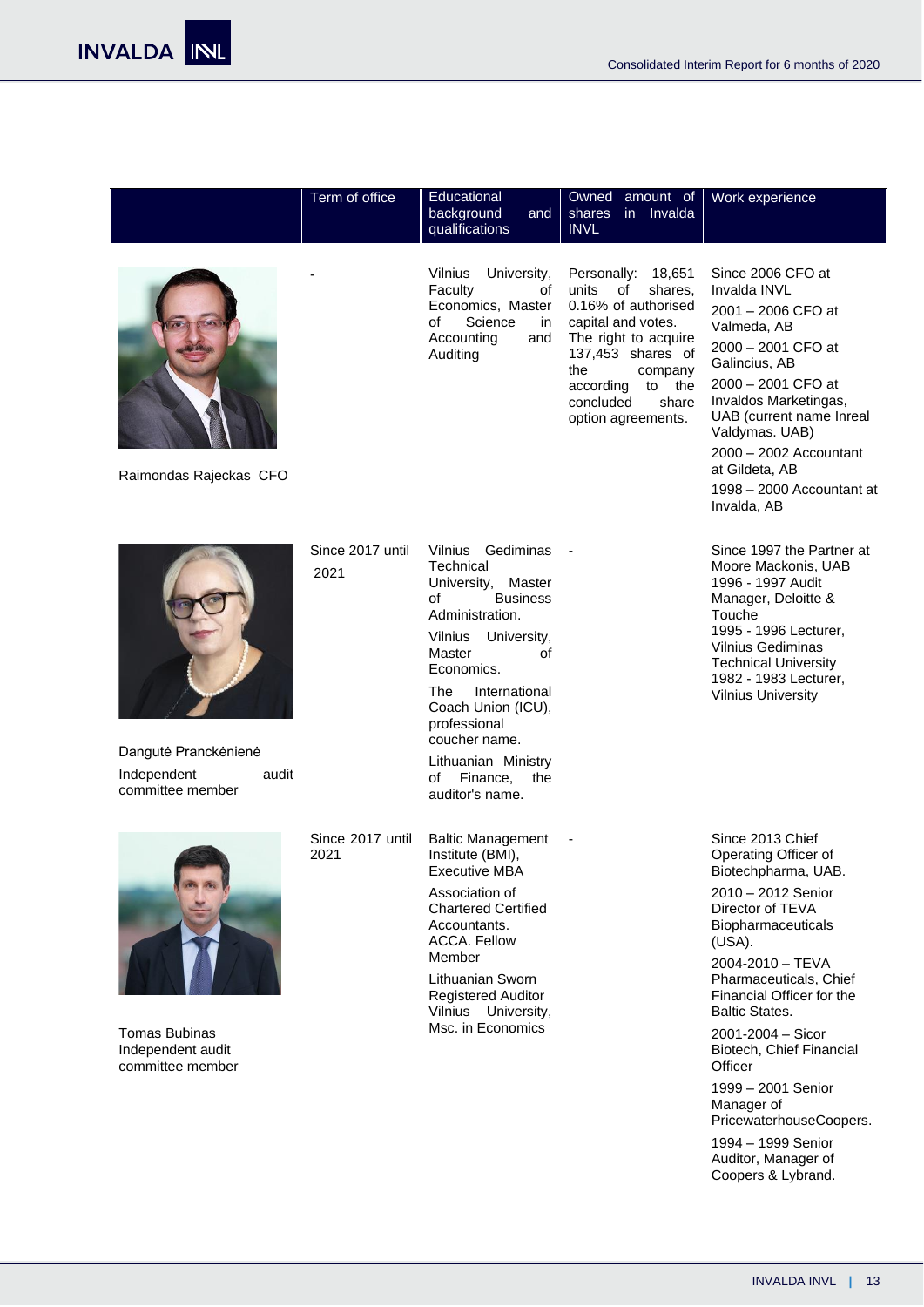#### <span id="page-13-0"></span>10. Information on the amounts calculated by the Issuer. other assets transferred and guarantees granted to the Members of the Board, the president and CFO

thin six months period of 2020 the calculated remuneration for the Board members of Invalda INVL, AB (as employees of the Company, including wages from the subsidiaries) amounted to EUR 140.1 thousand, that is on the average EUR 7.8 thousand per month for each member.

The calculated remuneration to the president of the Company and CFO (including wages from the subsidiaries) totalled to EUR 93.9 thousand, on the average EUR 7.8 thousand per month for each.

In compliance with the order of the Rules for Granting Equity Incentives, during the year 2020 Invalda INVL signed options contract with CFO for 120,059 ordinary registered shares of Invalda INVL.

## <span id="page-13-1"></span>V. OTHER INFORMATION

#### <span id="page-13-2"></span>11. Agreements with intermediaries on public trading in securities

Invalda INVL, AB has signed agreements with these intermediaries:

- Siauliu Bankas, AB (Tilzes str. 149, Siauliai, Lithuania; tel. +370 41 595 607) the agreement on investment services, the agreement on management of securities accounting, the agreement on payment of dividends, market making service agreement;
- Luminor bank, AB (Konstitucijos av. 23, Vilnius, Lithuania; tel. +370 5 239 3503) the agreement on financial instruments account management, implementation of orders and offering recommendations;
- SEB Bankas, AB (Gedimino ave. 12, Vilnius, Lithuania; tel. +370 5 268 2370) the agreement on management of securities account;
- FMI Orion Securities, UAB (A. Tumeno str. 4. (block B), Vilnius, Lithuania; tel. +370 5 231 3841) the agreement on investment services;
- AB SEB Pank (Tornimae str. 2., 15010, Tallin, Estonia; tel. +372 6657 772) the agreement of intermediation.

#### <span id="page-13-3"></span>12. A description of the principal risks and uncertainties over the next 6 months

The main risks and uncertainties the company faces may be expected in the next 6 months were described in the annual report for 2019. This information didn't change. In addition, the potential impact of the COVID-19 pandemic is disclosed in Article 13 of this report.

#### <span id="page-13-4"></span>13. Disclosure of the impact of the COVID-19

On 20 March 2020, the Company disclosed information on the impact of coronavirus on the operations of Invalda INVL Group. Invalda INVL asset management group is prepared for the downturn caused by the coronavirus (COVID-19) pandemic. Despite the anticipated loss of investments value, Invalda INVL will fulfil all of its obligations and continue to contribute to the recovery of the region, in anticipation of a future cycle of growth, through proactive work and investment activity. COVID-19 is very likely to cause significant damage to the global economy and financial markets, so we predict that 2020 will bring losses for most of our investment products and Invalda INVL itself.

You can find the whole text of the announcement [here.](https://www.invaldainvl.com/1/en/articles/articles/view/3685/impact-of-the-coronavirus-covid-19-on-the-activities)

#### <span id="page-13-5"></span>14 Information on the related parties' transactions

Related party is understood as defined in the International Financial Reporting Standards applied by the company. The detailed information on the related parties' transactions has been disclosed in the section 11 of the financial statements' explanatory notes.

Information on transactions with related parties as defined in the Company Law Article  $37^2$ , entered into during the 6 months of 2020:

| <b>Related party</b>                                      | Company's<br>relationship with the<br>other counterparty | Date and value of the<br>transaction | Other information |
|-----------------------------------------------------------|----------------------------------------------------------|--------------------------------------|-------------------|
| UAB Kelio ženklai                                         | 100% controlled by                                       | 12-02-2020 Loan agreement            |                   |
| code 185274242,                                           | Invalda INVL                                             | No. P/200212/01, EUR 40,000          |                   |
| Geležinkelio str. 28, Pilviškiai,<br>Vilkaviškis district |                                                          |                                      |                   |
| <b>Register of Legal Entities</b>                         |                                                          |                                      |                   |